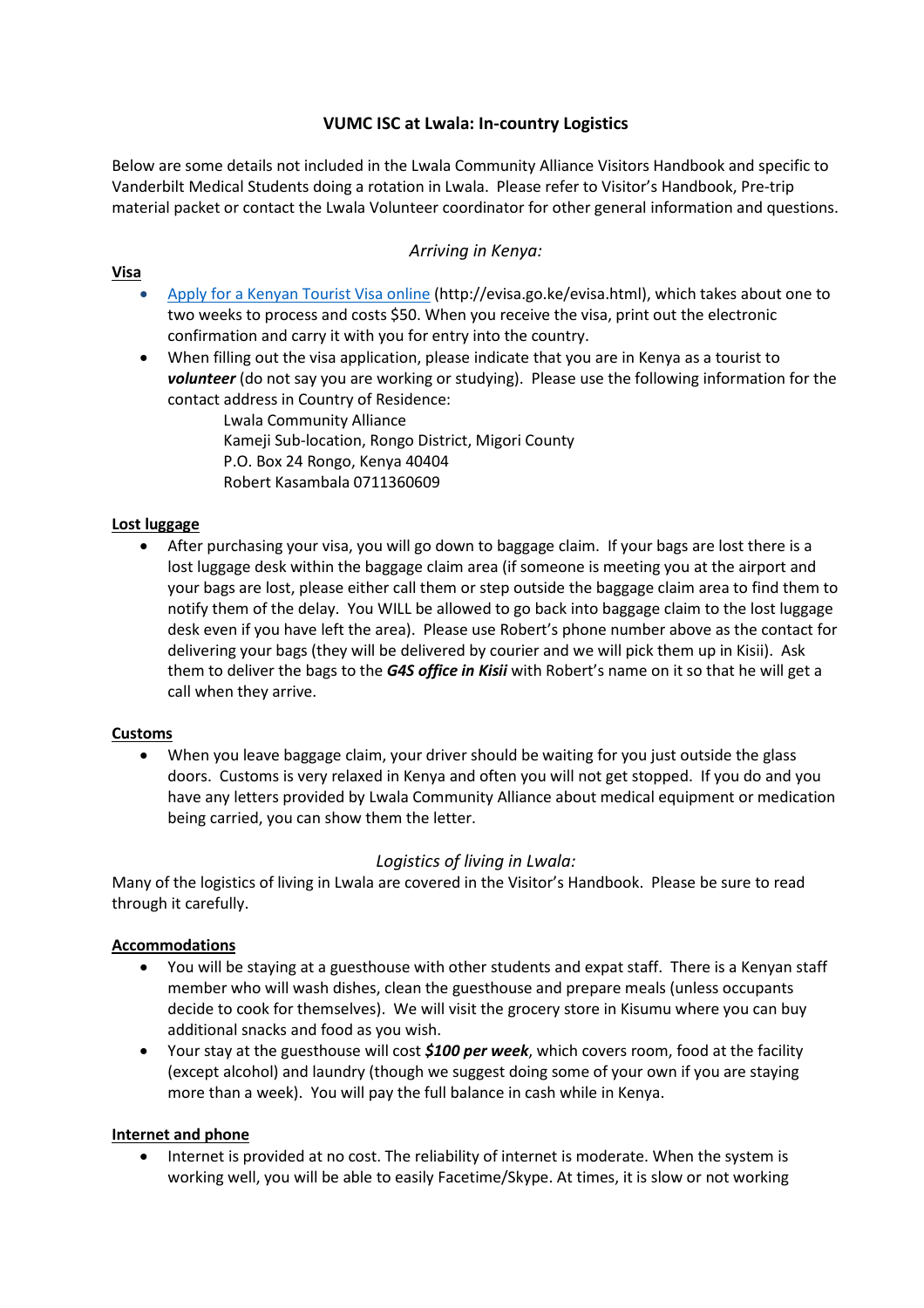altogether, so just be prepared. Since you are generally able to use the internet for communicating with the U.S. it is not necessary to purchase a phone in Kenya. One of the U.S. expat staff will be able to loan you his or her phone if necessary.

### **Health issues**

- The pre-trip materials have a list of immunizations, malaria medications and other medicines to consider prior to departure.
- The Lwala Community Hospital has a pharmacy where you can get most general medications.
- Due to the nature of daily life in Lwala, if you fall ill it will often necessitate that Lwala staff will *have to take care of you, taking them away from their regular jobs. While we are more than happy to do this, please help us do what is possible to prevent major illnesses. This includes not eating unwashed foods, drinking only treated water, and taking any antibiotics, anti-malarials, or any other medication even if you don't think it is necessary. While it may not be standard practice in the US to begin medication before confirming a diagnosis, starting on an early course of medication will often help to reduce the burden of care that may come if the illness does progress.*

### **Local travel and weekends**

- Due to the short duration of your stay we ask that you plan to stay at Lwala over the weekends, except for one weekend when you are free to travel as you wish. Weekends are a good time to visit community members, hike or walk around the area, attend church (if you wish) with the community, or plan day trips to visit nearby sites.
- Due to safety concerns, volunteers are not allowed to ride on motorcycles on major roads (you will have to ride motorcycles on the dirt roads around Lwala). You may use public transportation (matatus), but you should be aware that road travel is very dangerous in Kenya and take all the precautions necessary to protect yourself.

#### **Dress at the hospital**

• Hospital staff where a combination of scrubs, dress clothes (men: button downs, slacks, and dress shoes/women: slacks/blouses or skirts/dresses), and business casual outfits on Fridays, often with a lab coat. You should plan for the same. Please also bring some clothes that you will be comfortable wearing on a motorbike or walking through the community, possibly in the mud/rain.

#### **Language**

- English and Swahili are the national languages for Kenya and the local language in Lwala is Dholwo/Dhluwo. Clinic workers and most people speak English, but often patients use their local language during clinic visits, so it's helpful to know a few phrases and words.
- These Dhluwo words and phrases were compiled by a student who recently returned from working at the Lwala clinic. They are spelled phonetically and most are not true to actual spelling.

*(Pronunciation tip: vowels sound the same as vowels are pronounced in Spanish.)*

| <b>English</b>    | <b>Dhluwo</b>                            |
|-------------------|------------------------------------------|
| Greeting          | Amosi                                    |
| Greeting a group  | Amosou                                   |
| Greeting response | Amosi ahinya                             |
| How are you?      | Nang'o                                   |
| How are you?      | In-ti-ay (singular) or Un-ti-ay (plural) |
| Ok.               | Onge                                     |
| I'm ok.           | A-di-ma-bere                             |
| I'm fine.         | Wan-ti-ay ("w" is mostly silent)         |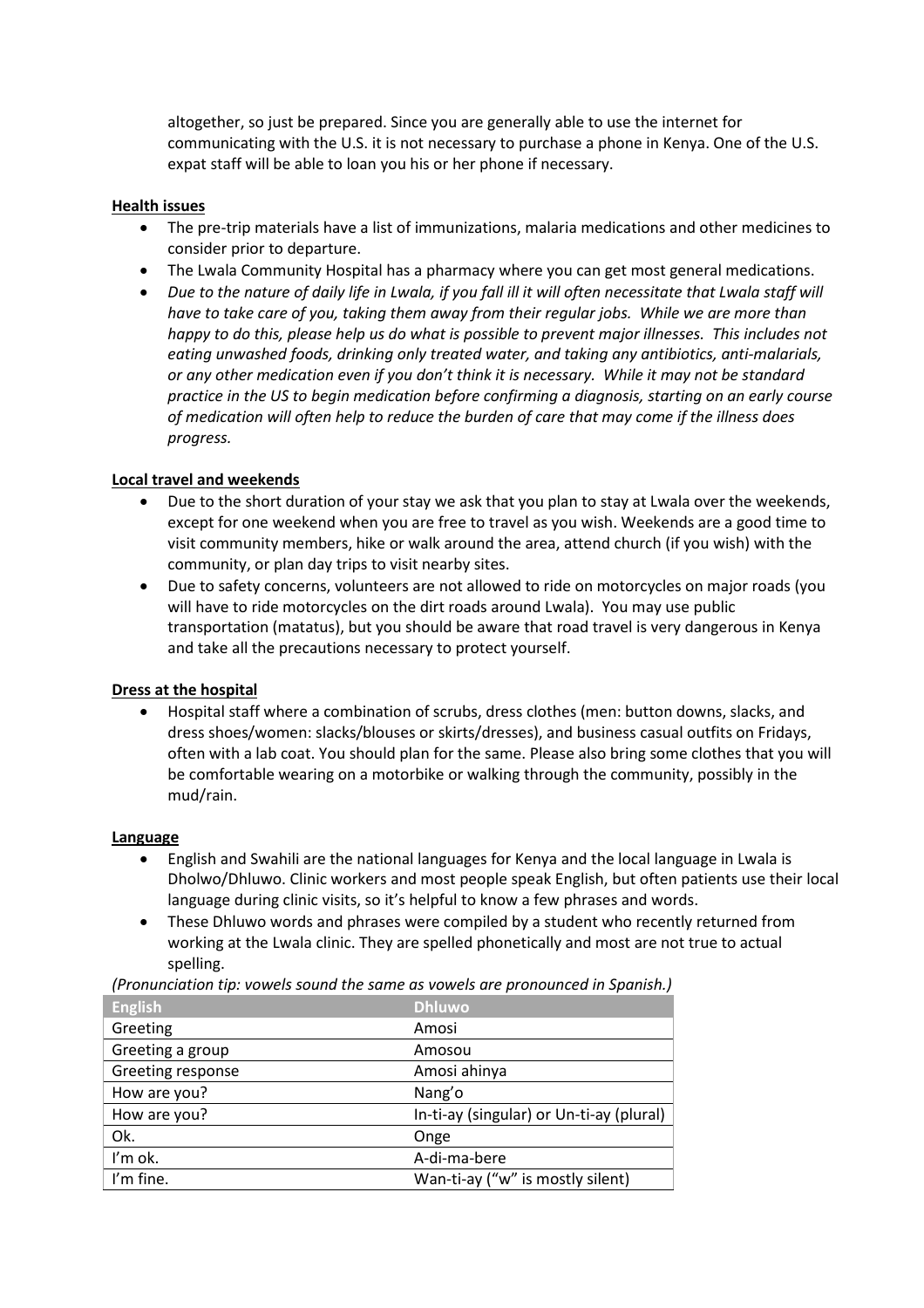| And you?                               | A in                      |
|----------------------------------------|---------------------------|
| Good morning.                          | Oy-a-or-ay                |
| How did you wake? (How did you sleep?) | A-chi-ooo                 |
| I woke fine.                           | A-chi-oo-ma-bear          |
| We will meet tomorrow.                 | Wanera kinyi              |
| Good bye                               | Oriti                     |
| Thank you, I am finished.              | Erekamano ahinya          |
| Thank you                              | Erekamano                 |
| I love you                             | Aheri ahinya              |
| Well done                              | Bere (sounds like "bear") |
| Hot                                    | Moto                      |
| Chew (command)                         | Moudi                     |
| Milk                                   | Maji                      |
| Rain                                   | Koth                      |
| Namesake, if born in the evening       | Adhiambo                  |
| I'm going to the field.                | Wa-dee-a-pop              |

## **Food**

- In the clinic, when advising patients and mothers on nutrition and feeding, it's helpful to know what people typically eat in the region. Below are some common foods.
	- o Chapati and green grams (a lentil cooked with tomato, onions, and curry)
	- o Chai tea (milk, sugar, chai masala spice, tea leaves) and mandazi (fried dough) often enjoyed as a group during morning work break
	- o Skuma wiki/kales (dark leafy greens), ugali (a starch with a play-doh like consistency, made of maize and water), and a protein (typically fish, beef or eggs, chicken seemed to be most expensive and saved for special events) – ugali is eaten daily and often at every meal
	- o Rice and beans
	- o Sugar cane (either raw or prepared as juggary)

## **Lwala Community Alliance**

• LCA originally started as just a clinic but quickly grew to include comprehensive wrap-around programs to support the whole person. Below is LCA's model and you can find more information on their website, *lwalacommunityalliance.org*. You will have opportunities to learn more about each area while you are there.



## *IMPORTANT THINGS TO KEEP IN MIND*

• The Lwala staff and Lwala Volunteer Coordinator have a responsibility to the community and organization to empower the people of North Kamagambo. These staff have lived in the area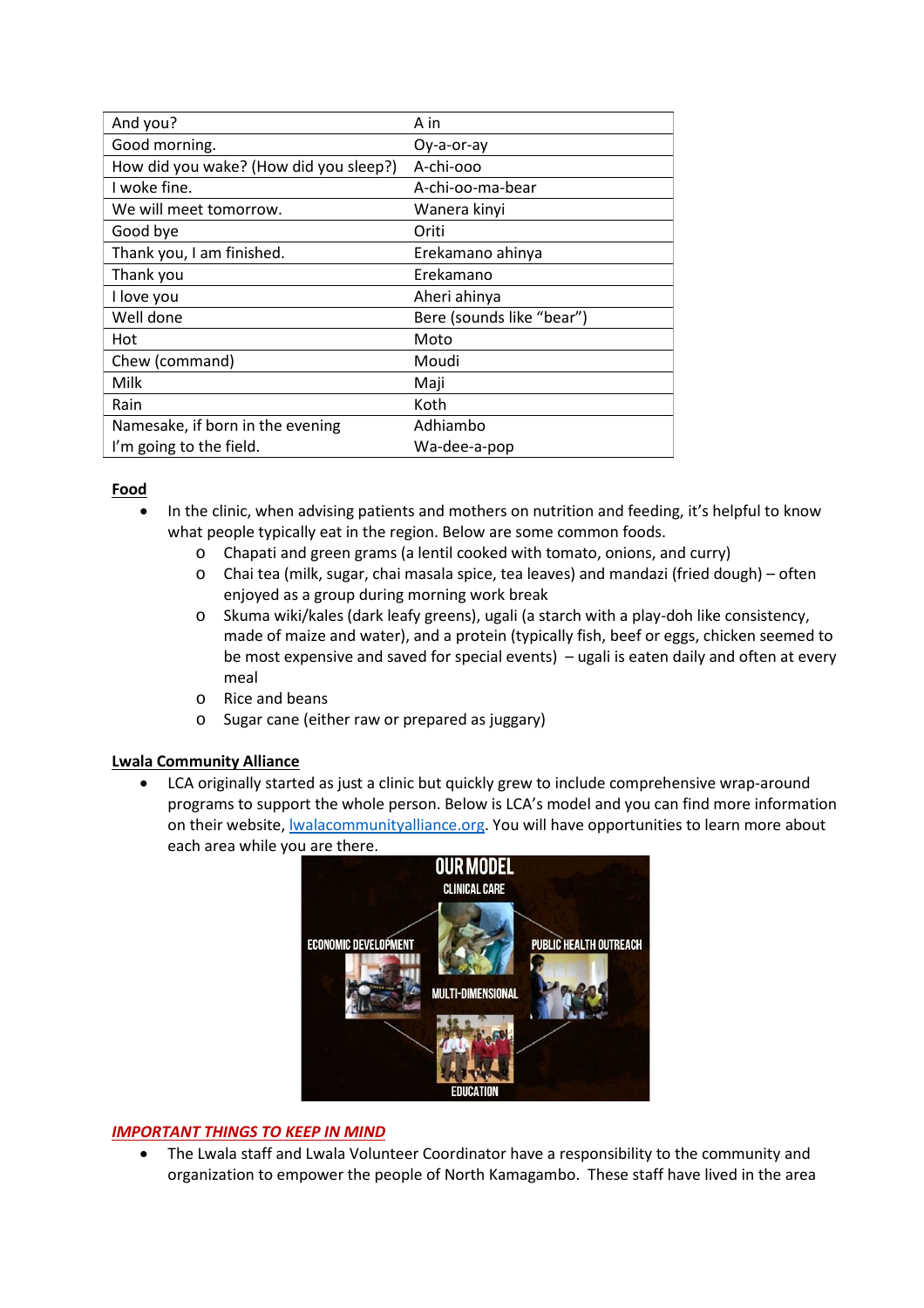for a significant amount of time and will be aware of norms, cultural practices and issues that you will not know or have time to learn during your stay. For this reason, please use them as a resource at all times. Cultural practices can change dramatically from tribe to tribe, let alone country to country and even if you have previous experience in Africa or Kenya, things may be different than you expect in Lwala.

- For this reason, if any member of Lwala staff questions, suggests, or directly advises you against doing something, please respect their position and experience even if you feel it is okay.
- You are always welcome to ask about anything that you are uncertain about. Lwala has been host to many visitors over the years and most staff will be very straightforward with you concerning any issue. If you need to confirm something you have heard from a staff member, please ask the Kenya Program Director, Volunteer Coordinator, or Clinical Care Manager.
- Kenya has much more relaxed patient confidentiality and consent rules than the US, however Lwala is making great strides in encouraging clinical staff to adopted improved practices in these areas. We ask that you be an example of high quality patient care by ensuring proper consent for taking photographs, being present for HIV testing, etc. We hope that our staff will learn as much from you as you will from them.
- Please feel comfortable to be as open as possible about any issues or concerns that come about, regardless of how trivial they may seem. Small annoyances can taint your entire experience and often they are things we can easily fix if it is known. Anything that you discuss with the Volunteer Coordinator will be confidential unless you consent to that person sharing the information.
- Finally, remember that while the hospital will be a much more laid back setting than hospital facilities you are used to working in, we are striving to provide the highest quality care available to our patients. For that reason, we ask you not to take on any tasks or activities that are outside your purview as a fourth-year medical student. Please follow the rule that you should not do anything in a Kenyan hospital that you wouldn't be allowed to do in an American one.

## **Lwala Med Student Rotation Course Schedule**

## Monday-Friday:

We will ask that you keep a log of your activities, what you learned in different areas of the hospital, questions you have and other observations so that we can continue to improve the hospital and the Immersion Course experience for future students. It can be written or typed and is due at the end of the course.

#### 8:00am-1:30pm

- 8am: In-patient rounds (Tuesday: CMEs with clinical staff at 7:30am; Wednesday: all-staff meeting at 8am)
- 9-11am: Shadowing/working with clinical staff. Rotating through maternity/ANC, prenatal/post-natal, out-patient/in-patient/triage, child wellness/immunizations, HIV care, pharmacy and laboratory departments. Focus on objectives and skills described in syllabus.
- 11am-11:30am: tea break
- 11:30am-1:30pm: continued clinical work
- 1:30pm: lunch
- 2:30pm-5pm:
	- Either outreach activities with other LCA programs, one-on-ones with clinical staff for case studies and training, continued clinical work with patients, or engagement in individualized projects at the hospital (the latter will be discussed/assigned by the Volunteer Coordinator during your first week in Lwala)
	- Weekly mentoring session with Dr. Doug Heimburger (day to be assigned)